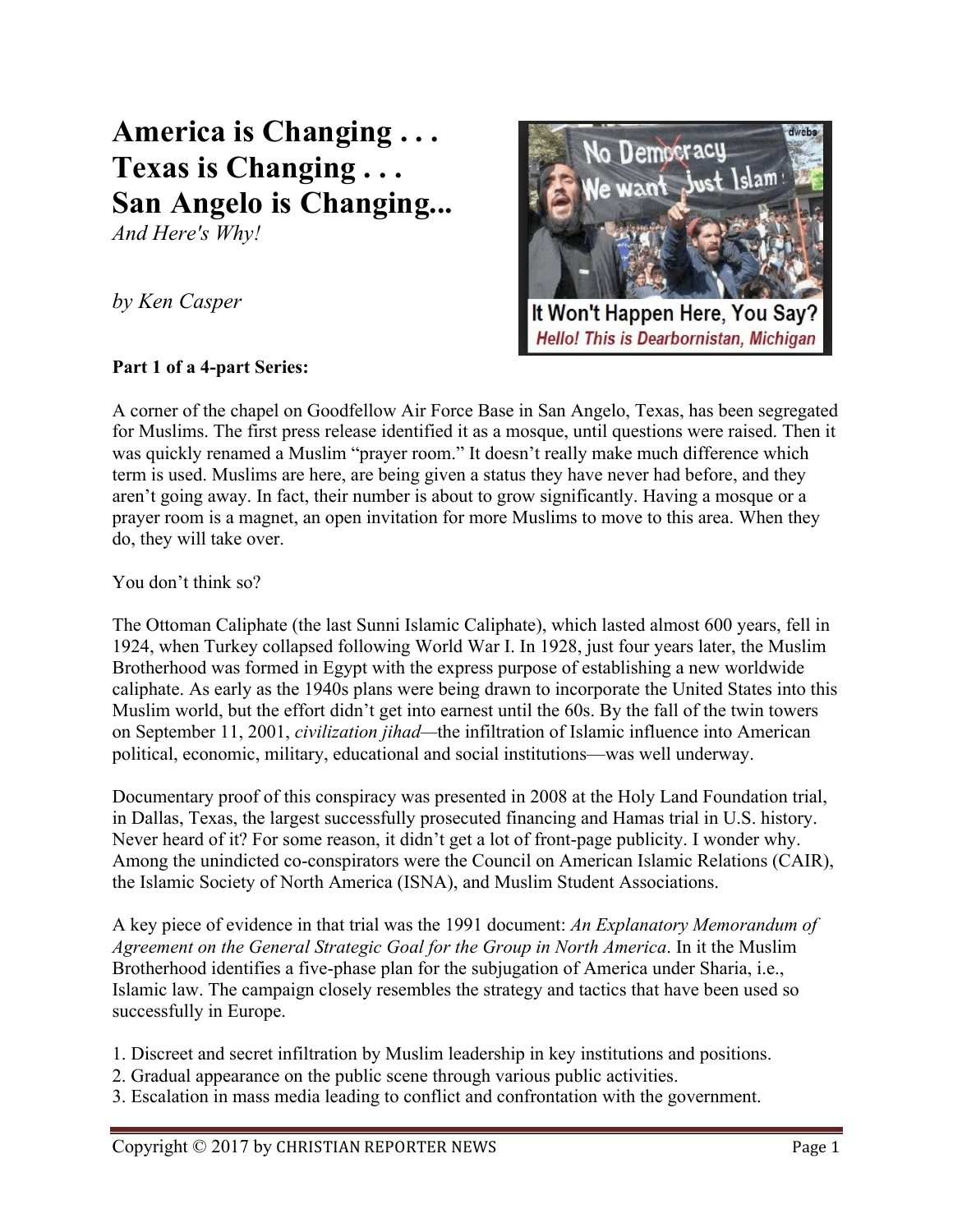- 4. Open confrontation with the government by exercising political pressure.
- 5. Seizure of power to establish the Islamic nation.

We are now at stage three: the escalation phase. How does the "prayer room" at Goodfellow fit in?

Word of this prayer room or mini-mosque is the signal for more Muslims to move to San Angelo and Tom Green County. When they do, they will cultivate friends and neighbors who have legitimate access to Goodfellow, be they active-duty or retired military personnel or civilian workers, to escort them on base to attend the Friday call for prayer. What could be more innocuous than going to a chapel to pray?

It won't be long, however, before the prayer room on base becomes too small for the growing number of Muslims in the area. The solution, of course, will be to build a mosque downtown. They will select a site in a prominent location because they will want everyone to know they are here. If the land hasn't already been purchased, perhaps through proxies, they may offer a premium over the asking price to allay any qualms the owner might have about selling to Muslims. Expect a certain amount of haggling over the price, but rest assured, the cost will be of little concern. They are well-funded by the Muslim Brotherhood.

The first building on the site may be small and modest. It might not even be called a mosque, but it will grow quickly, as will the Muslim population.

What exactly is a mosque? If you think of it as a house of prayer, like a church, you've got the propagandized/media version, but not the factual one.

Mohammad built the first mosque in Medina in 622 as the seat of his government. Since he was the perfect example of a man for all time according to Islam, a mosque today serves the same function it did then. Yes, it is an Islamic community meeting hall, a place where prayers are offered, but it's also an operations center for war planning, a court for adjudicating legal matters, a warehouse for food and water, as well as an armory for the storage of weapons and ammunition. When Muslims build a mosque, they are planting their flag and claiming ground for Islam forever. Consequently, a mosque should be more accurately likened to a "military headquarters" or an embassy. According to the Muslim Brotherhood's 1991 *Extraordinary Memorandum*, a mosque is a place from which jihad is launched, the spear points of *civilization jihad*.

As their numbers increase Muslims will concentrate in one neighborhood, giving them the power to elect their own member to the city council, the school board, and the county commissioners. Initially these elected officials will probably be team players, but as time goes on they will start raising serious challenges to existing laws and ordinances and will propose new ones of their own. Muslim applications for jobs in schools, on the city staff, in the sheriff's office and police department will increase.

As soon as a mosque is built in San Angelo, signaling that Muslims are now established members of the community—having probably contributed to various liberal causes with